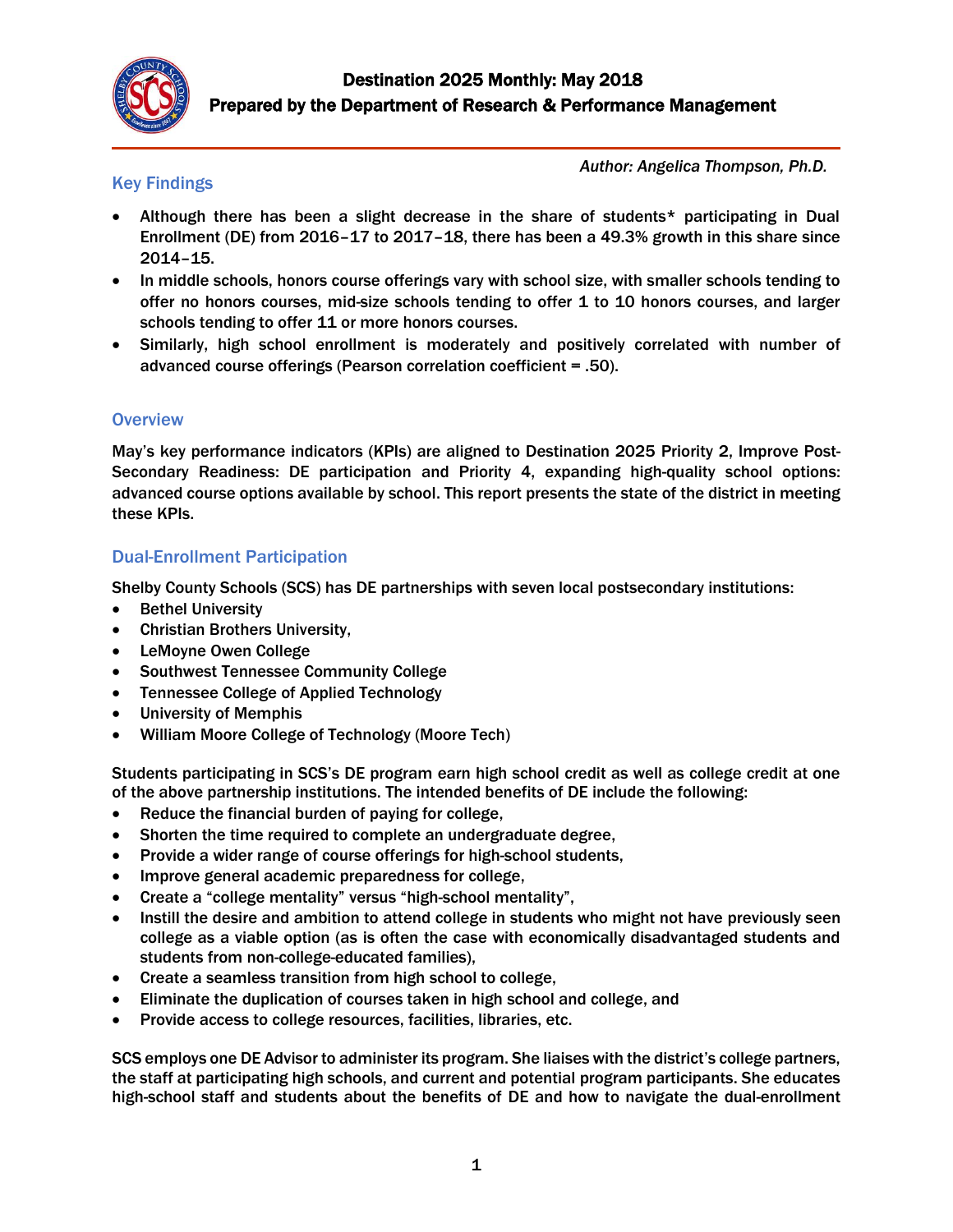

 $\overline{\phantom{a}}$ 

# Destination 2025 Monthly: May 2018 Prepared by the Department of Research & Performance Management

process. This includes eligibility requirements, funding parameters, course offerings, required paperwork, and deadlines. She also speaks with potential students about the differences between high-school and college expectations to give them a better understanding of what participating in the program will entail.

Although all eligible<sup>1</sup> high school students can participate in the program, DE is primarily aimed at 11th and 12th grade students, with the exception of two schools: Middle College High School and Hollis F. Price. Unlike other schools, Middle College High offers ninth- and tenth-grade students funding to participate in the program. At Hollis F. Price, dual-enrollment participation is a requirement for all students. Consequently, the figures discussed below reflect 11th and 12th grade student participation, as well as 9th and 10th grade participation in the aforementioned schools. Participation in the program has risen substantially in the past three years: there has been a 49.3% growth in the share of students participating since 2014–15 (see Figure 1). Additionally, in 2017– 18, 1,202 students participated in 183 DE courses.





Note: The figures above represent dual-enrollment participation during the school year; however, students also participate in dual-enrollment in the summer. Additionally, the SAILS curriculum was modified in 2017– 18 resulting in a decline in SAILS students qualifying for DE Statistics in the second semester. Two hundred fifty-five students transitioned from SAILS to DE in 2016–17, but only 105 students made the transition in 2017–18.

<sup>&</sup>lt;sup>1</sup> Students are eligible to participate if they meet the agreed-upon acceptance requirements established between their high school and the participating college. These can include earning a minimum course grade, GPA and/or ACT score.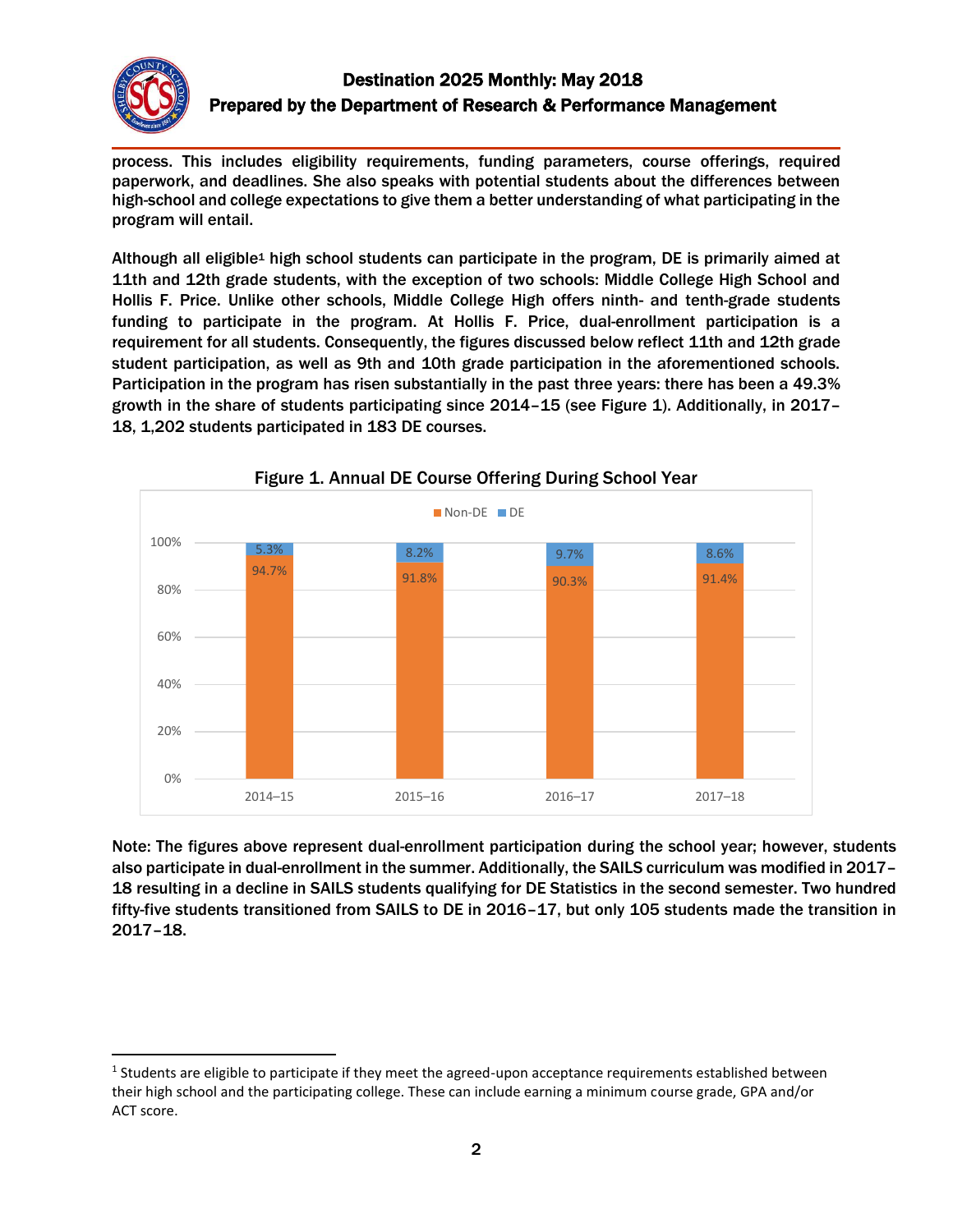

l

### Advanced Course Options Available by School

In addition to DE, SCS offers other types of advanced courses, including honors, Advanced Placement (AP), and International Baccalaureate (IB)2. In the middle grades, the honor's program is the only option available, whereas all four advanced options (honors, DE, AP, and IB) are available at the highschool level.

Several factors affect schools' ability to offer advanced courses: student interest and ability to handle the increased rigor of advanced coursework, and the availability of teachers with the required subjectarea knowledge and teaching skills. Additionally, school size is a major determinant of advanced course availability. Smaller schools are often unable to offer multiple sections of many courses (a regular section and an advanced section), because there are not enough students or teachers who meet the requirements. However, some small schools manage to offer more advanced courses than some large schools. Figures 2 and 3 show the number of advanced course offerings by school size for middle and high schools, respectively. The relationship between school size and advanced course offerings is clearly visible.

Note that in the remaining figures and tables, the number of courses offered refers to the number of unique advanced courses that are available at a given school, not the number of times/sections the same course is offered for different groups of students. This analysis is meant to convey how many different types of courses an individual student could access at each school. For example, a high school may offer Algebra I Honors five times a day to different sections of students, but that course would only be counted as one course offering that a single student would consider taking.



Figure 2. Number of Honors Courses Offered in Middle Schools 2017–18

 $2$  SCS also offers CLUE and APEX courses, designed for students identified as intellectually gifted, but these programs are outside the purview of this report.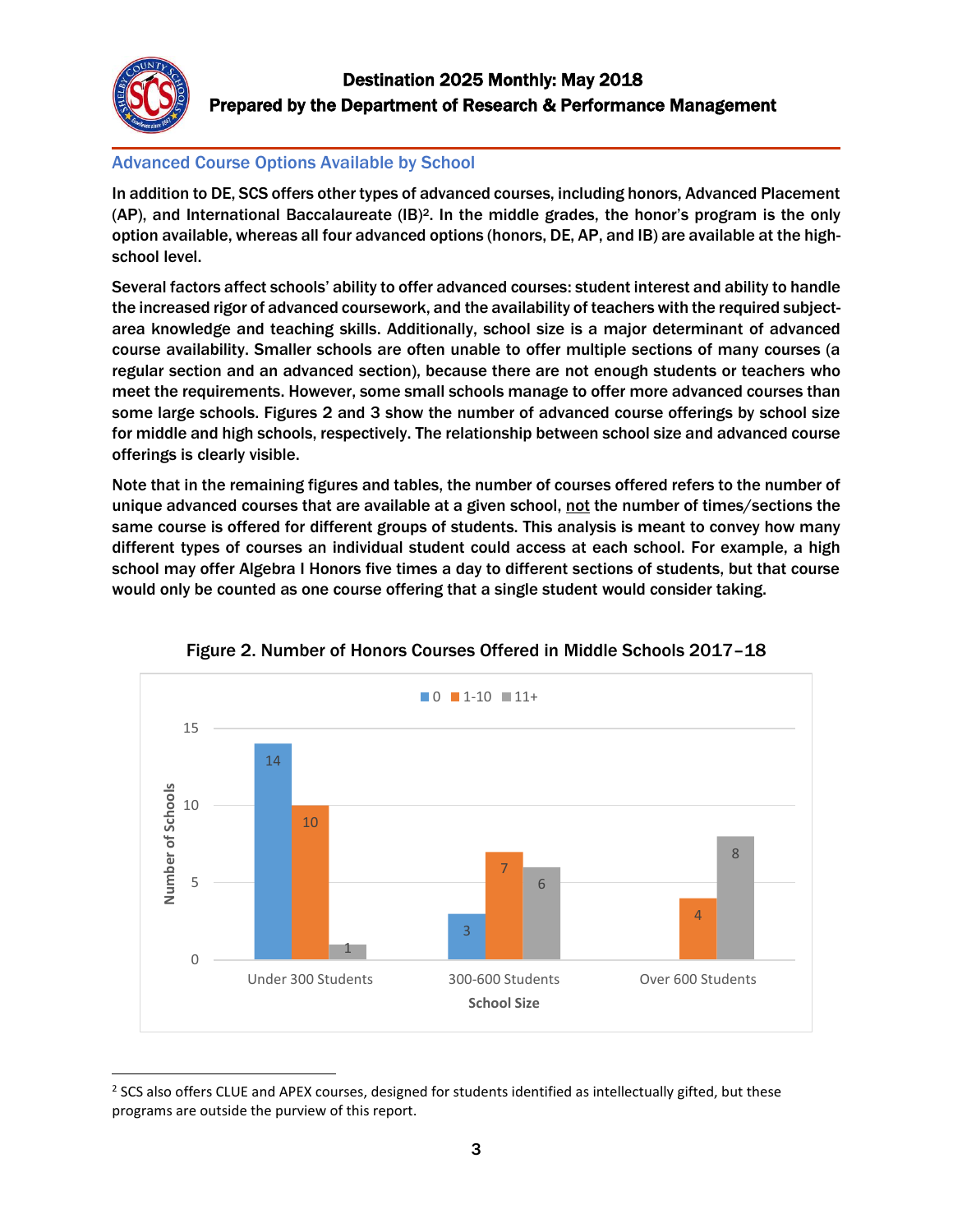



Figure 3. Number of Advanced Courses Offered in High Schools 2017–18

Of the District's 53 middle schools, White Station Middle School offers the highest number of honors courses (21). Thirty percent (15) of middle schools offer 11 or more honors courses, while 42% (21) offer 1–10 honors courses. Thirty-four percent (17) of middle schools do not offer any honors courses. Three of these are alternative schools, nine are charters, and five are traditional schools. However, it is important to note that some charter schools use their own student schedule platforms and may offer honors courses that are not reported centrally to the District. Table 1 provides a list of honors courses at each middle school.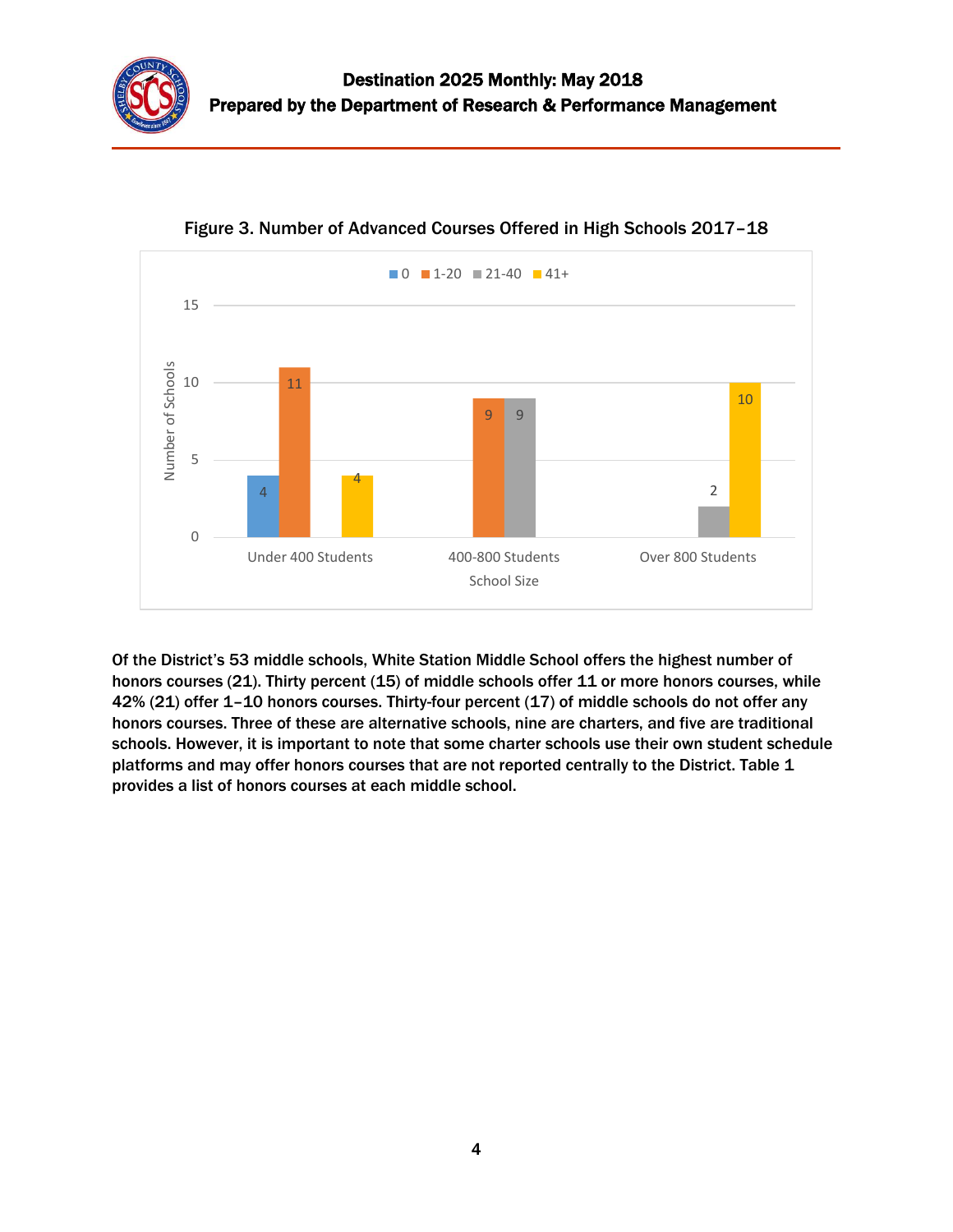

| Honors Courses $\rightarrow$<br>$\Omega$  | $1 - 10$                        | $11 +$                       |  |  |
|-------------------------------------------|---------------------------------|------------------------------|--|--|
| <b>Middle Schools</b>                     | <b>Honors</b><br><b>Courses</b> | <b>School</b><br><b>Size</b> |  |  |
| A. Maceo Walker Middle                    | 9                               | 656                          |  |  |
| Airways Achievement Academy MS            | $\overline{0}$                  | 173                          |  |  |
| American Way Middle                       | 8                               | 693                          |  |  |
| <b>Barret's Chapel Middle</b>             | 5                               | 214                          |  |  |
| <b>Bellevue Middle</b>                    | 20                              | 554                          |  |  |
| Chickasaw Middle                          | 8                               | 325                          |  |  |
| Gordon Achievement Academy MS             | $\mathbf 0$                     | 162                          |  |  |
| Ida B. Wells Academy MS                   | $\mathbf 0$                     | 95                           |  |  |
| <b>Colonial Middle</b>                    | 19                              | 1078                         |  |  |
| Cordova Middle                            | 18                              | 732                          |  |  |
| <b>Craigmont Middle</b>                   | 13                              | 577                          |  |  |
| <b>Cummings Middle</b>                    | 8                               | 149                          |  |  |
| <b>Dexter Middle</b>                      | 3                               | 412                          |  |  |
| Douglass Middle                           | 9                               | 152                          |  |  |
| City University School Boys Preparatory   | $\overline{0}$                  | 64                           |  |  |
| City University School Girls Preparatory  | 0                               | 96                           |  |  |
| E.E. Jeter Middle                         | 5                               | 119                          |  |  |
| Geeter Middle                             | 10                              | 287                          |  |  |
| DuBois Middle School of Arts & Technology | $\Omega$                        | 157                          |  |  |
| <b>Germantown Middle</b>                  | 13                              | 723                          |  |  |
| DuBois Middle/Leadership & Public Policy  | $\mathbf 0$                     | 181                          |  |  |
| Granville T. Woods Academy of Innovation  | 0                               | 157                          |  |  |
| Kaleidoscope School of Memphis            | 0                               | 45                           |  |  |
| Memphis Academy of Health Sciences        | 0                               | 277                          |  |  |
| <b>Havenview Middle</b>                   | 11                              | 703                          |  |  |
| Hickory Ridge Middle                      | 8                               | 817                          |  |  |
| <b>Highland Oaks Middle</b>               | 5                               | 707                          |  |  |
| Power Center Academy                      | 0                               | 444                          |  |  |
| J. P. Freeman Middle                      | 14                              | 222                          |  |  |
| <b>Veritas College Preparatory</b>        | 0                               | 150                          |  |  |
| Kate Bond Middle                          | 15                              | 1137                         |  |  |
| Kingsbury Middle                          | 11                              | 582                          |  |  |
| KIPP Memphis Academy Middle               | $\overline{2}$                  | 308                          |  |  |
| KIPP Memphis Collegiate Middle            | $\mathbf{1}$                    | 221                          |  |  |
| Lowrance Middle                           | 5                               | 293                          |  |  |

# Table 1. Number of Honors Courses Offered in Middle Schools 2017–18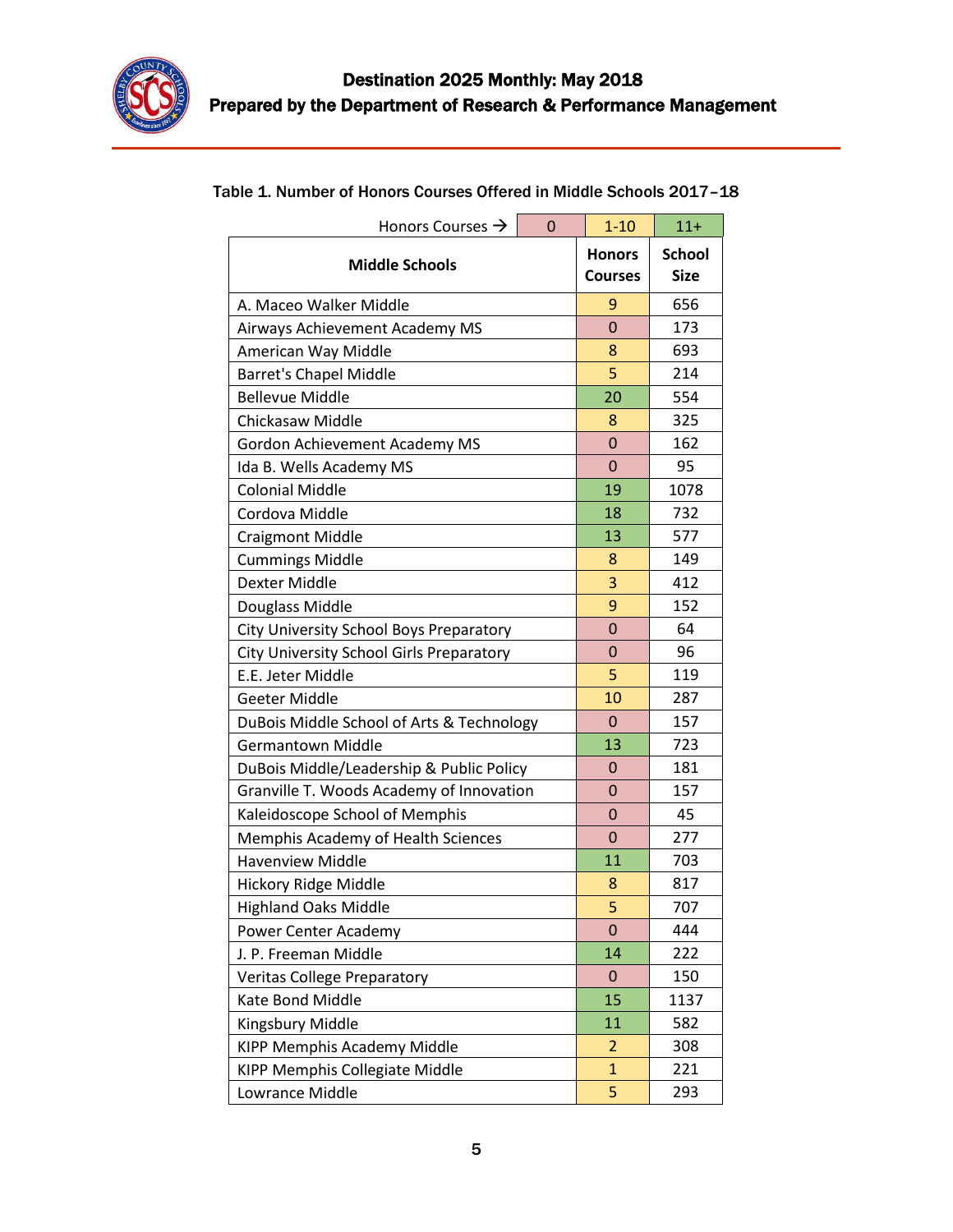

| Maxine Smith STEAM Academy                   | 21             | 334  |
|----------------------------------------------|----------------|------|
| Georgian Hills Middle                        | $\Omega$       | 272  |
| Memphis Business Academy                     | $\overline{7}$ | 426  |
| Memphis Grizzlies Preparatory Charter School | $\mathbf{1}$   | 242  |
| Memphis School of Excellence                 | 20             | 522  |
| Mt. Pisgah Middle                            | 6              | 476  |
| Nexus STEM Academy                           | $\overline{2}$ | 188  |
| Oakhaven Middle                              | $\Omega$       | 307  |
| <b>Grandview Heights Middle</b>              | $\Omega$       | 472  |
| Raleigh-Egypt Middle                         | 10             | 397  |
| Ridgeway Middle                              | 15             | 721  |
| <b>Hamilton Middle</b>                       | $\Omega$       | 248  |
| Sherwood Middle                              | 11             | 789  |
| Snowden Middle                               | 15             | 566  |
| <b>Riverview School</b>                      | $\Omega$       | 240  |
| <b>Treadwell Middle</b>                      | $\Omega$       | 471  |
| <b>White Station Middle</b>                  | 21             | 1276 |
| Woodstock Middle                             | 3              | 257  |

† Critical Focus School

The highest number of advanced courses offered by a high school is 143. Of the District's 49 high schools, 27% (14) offer 41 or more advanced courses, while 21% (11) offer 21–40. Thirty-eight percent (20) of high schools offer 1–20 advanced courses and approximately 8% (4) do not offer any advanced courses. Two of the schools without advanced courses are alternative schools while two are charter schools. Note again that some charter schools use their own student schedule platforms and thus may offer advanced courses that are not reported centrally to the District. For a list of high schools and their advanced offerings, see Table 2 (schools that offer both middle and high grade levels are included in the list of high schools.).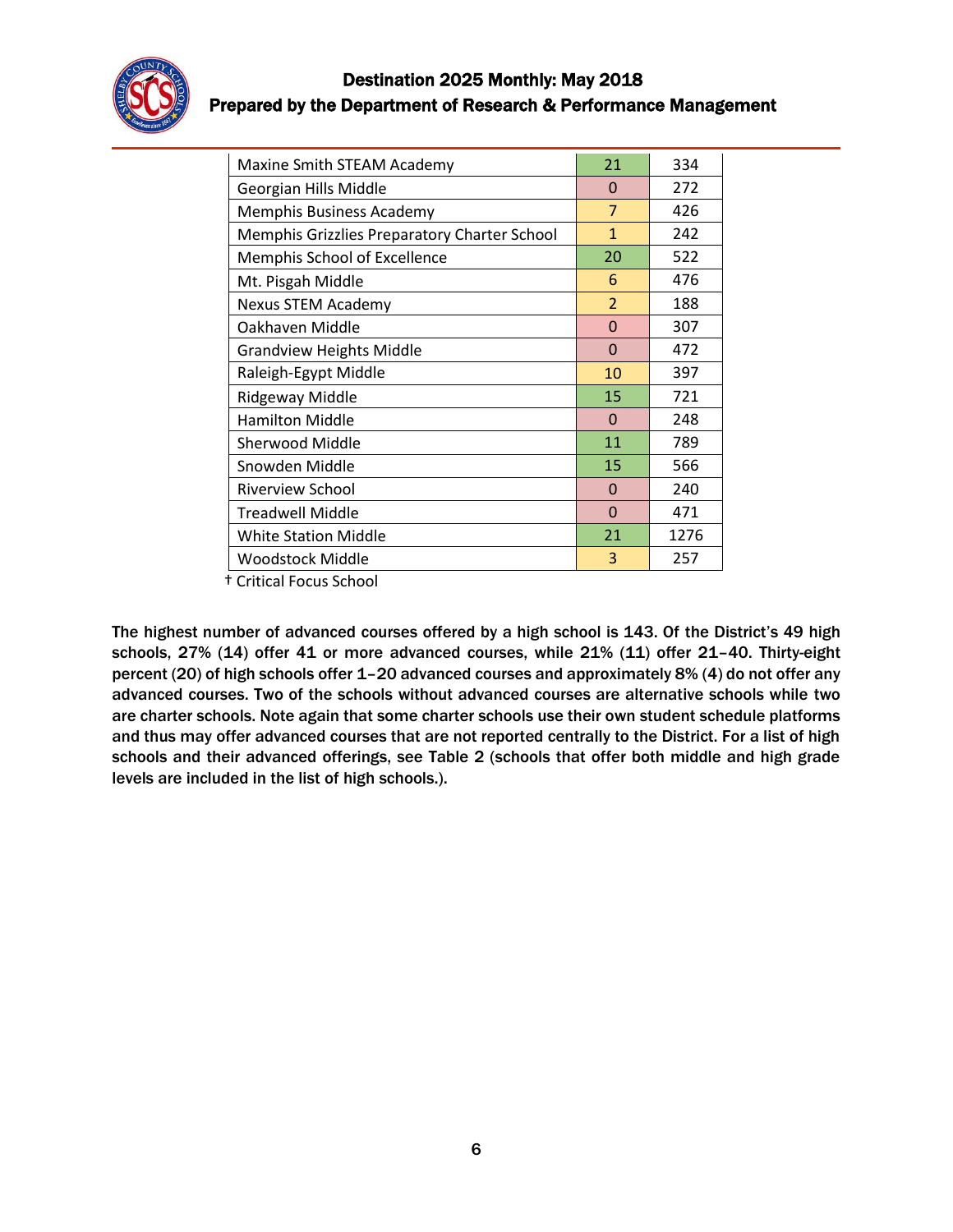

| Advanced Courses →                               |                | $\mathbf{0}$     | $1 - 20$ | $21 - 40$     | $41+$                                             |                              |
|--------------------------------------------------|----------------|------------------|----------|---------------|---------------------------------------------------|------------------------------|
| <b>High Schools</b>                              | <b>DE</b>      | <b>AP</b>        | IB       | <b>Honors</b> | <b>Total</b><br><b>Advanced</b><br><b>Courses</b> | <b>School</b><br><b>Size</b> |
| B. T. Washington High                            | 1              | $\mathbf 0$      | 0        | 20            | 21                                                | 505                          |
| <b>Bolton High</b>                               | 5              | 6                | 18       | 27            | 56                                                | 999                          |
| <b>Central High</b>                              | 14             | 20               | 0        | 82            | 116                                               | 1478                         |
| <b>City University</b>                           | $\mathbf 0$    | 0                | 0        | 11            | 11                                                | 274                          |
| City University School of Independence           | $\pmb{0}$      | 0                | 0        | 4             | $\overline{4}$                                    | 13                           |
| Cordova High                                     | 7              | 15               | 0        | 57            | 79                                                | 2224                         |
| Craigmont High                                   | $\overline{7}$ | 5                | 0        | 27            | 39                                                | 824                          |
| Douglass High                                    | 3              | 0                | 0        | 24            | 27                                                | 540                          |
| DuBois High School of Arts & Technology          | $\mathbf 0$    | 0                | 0        | $\mathbf{1}$  | $\mathbf{1}$                                      | 160                          |
| DuBois High School of Leadership & Public Policy | $\mathbf 0$    | $\boldsymbol{0}$ | 0        | $\mathbf{1}$  | $\mathbf{1}$                                      | 123                          |
| East High                                        | $\mathbf 0$    | 6                | 0        | 36            | 42                                                | 350                          |
| Freedom Preparatory Academy-Charter School       | 0              | 2                | 0        | 4             | 6                                                 | 777                          |
| G.W. Carver College & Career Academy             | 1              | 0                | 0        | 0             | $\mathbf{1}$                                      | 233                          |
| <b>Gateway University</b>                        | $\overline{2}$ | 0                | 0        | 0             | $\overline{2}$                                    | 111                          |
| Germantown High                                  | 6              | 9                | 29       | 51            | 95                                                | 1987                         |
| Hamilton High                                    | 4              | 0                | 0        | 14            | 18                                                | 589                          |
| Hollis F. Price Middle College                   | 13             | $\mathbf 0$      | 0        | 33            | 46                                                | 109                          |
| Hope Academy                                     | 0              | $\mathbf 0$      | 0        | 3             | 3                                                 | 80                           |
| Kingsbury High                                   | 7              | 13               | 0        | 25            | 45                                                | 1286                         |
| KIPP Memphis Collegiate High                     | 0              | 9                | 0        | 14            | 23                                                | 477                          |
| Kirby High                                       | 3              | 0                | 0        | 21            | 24                                                | 901                          |
| Legacy Leadership Academy                        | 0              | 0                | 0        | 0             | $\mathbf{0}$                                      | 37                           |
| Manassas High                                    | 4              | 0                | 0        | 8             | 12                                                | 478                          |
| Melrose High                                     | 3              | $\overline{2}$   | 0        | 21            | 26                                                | 562                          |
| Memphis Academy of Health Sciences High          | 4              | 0                | 0        | 9             | 13                                                | 410                          |
| Memphis Academy of Science & Engineering         | 1              | 0                | 0        | 36            | 37                                                | 485                          |
| Memphis Business Academy High                    | 0              | 6                | 0        | 13            | 19                                                | 461                          |
| Memphis Rise Academy                             | 0              | 0                | 0        | 7             | 7                                                 | 436                          |
| Memphis Virtual School                           | $\mathbf 0$    | $\mathbf{1}$     | 0        | 42            | 43                                                | 113                          |
| Middle College High                              | 34             | 5                | 0        | 59            | 98                                                | 282                          |
| Mitchell High                                    | $\overline{7}$ | $\pmb{0}$        | 0        | 19            | 26                                                | 420                          |
| Newcomer International Center                    | 0              | 0                | 0        | 0             | $\mathbf 0$                                       | 64                           |
| Northeast Prep Academy                           | $\mathbf{1}$   | $\mathbf{1}$     | 0        | 0             | $\overline{2}$                                    | 227                          |
| Northwest Prep Academy                           | $\pmb{0}$      | $\pmb{0}$        | 0        | 0             | $\pmb{0}$                                         | 235                          |

# Table 2. Number of Advanced Courses Offered in High Schools 2016–17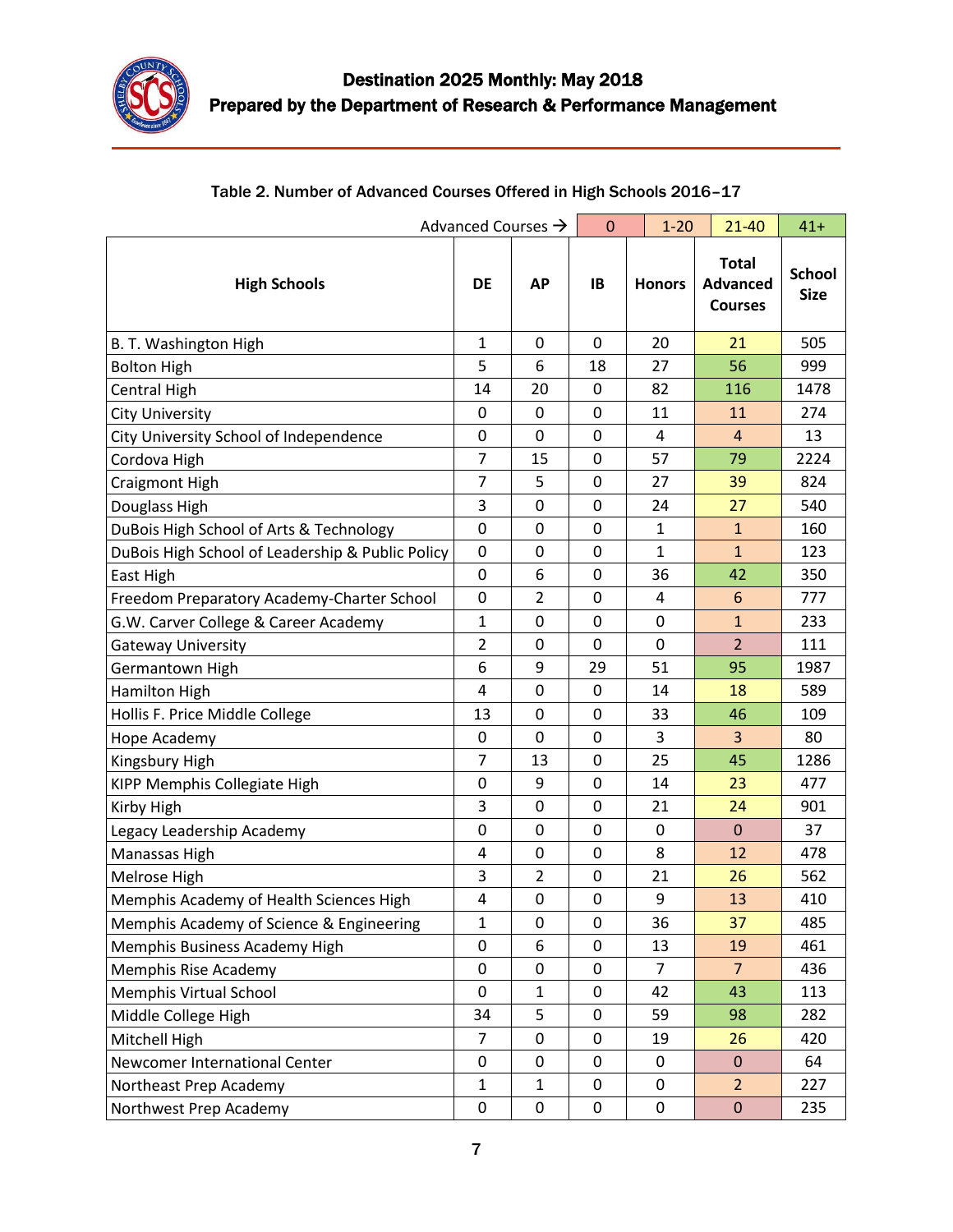

# Destination 2025 Monthly: May 2018 Prepared by the Department of Research & Performance Management

| Oakhaven High                 | $\Omega$       | 1            | $\mathbf 0$ | 13       | 14       | 339  |
|-------------------------------|----------------|--------------|-------------|----------|----------|------|
| Overton High                  | 6              | 13           | 0           | 56       | 75       | 1105 |
| Power Center Academy High     | 0              | 6            | 0           | 27       | 33       | 638  |
| Raleigh-Egypt High            | $\overline{7}$ | $\mathbf{0}$ | 0           | 21       | 28       | 588  |
| Ridgeway High                 | 3              | 4            | 24          | 43       | 74       | 1206 |
| Sheffield High                | 1              | 1            | $\Omega$    | 14       | 16       | 729  |
| Southwest Early College High  | $\mathcal{P}$  | $\Omega$     | 0           | 6        | 8        | 85   |
| Southwind High                | 5              | 10           | 0           | 40       | 55       | 1513 |
| The Excel Center              | 0              | $\Omega$     | 0           | $\Omega$ | $\Omega$ | 306  |
| The Soulsville Charter School | $\mathbf{0}$   | 6            | 0           | 11       | 17       | 635  |
| Trezevant High+               | 5              | $\mathbf{0}$ | 0           | 9        | 14       | 526  |
| Westwood High+                | 4              | 1            | $\mathbf 0$ | 12       | 17       | 353  |
| White Station High            | 17             | 39           | $\Omega$    | 87       | 143      | 2149 |
| Whitehaven High               | 4              | 11           | 0           | 37       | 52       | 1545 |
| Wooddale Hight                | 2              | 2            | 0           | 26       | 30       | 697  |

† Critical Focus School

#### Recommendations

| <b>2017 KPI Recommendations</b>                                                                                                                                                                                                                                                                           | <b>Progress Since Then</b>                                                                                                                                                                                                                                                                                                                                                |
|-----------------------------------------------------------------------------------------------------------------------------------------------------------------------------------------------------------------------------------------------------------------------------------------------------------|---------------------------------------------------------------------------------------------------------------------------------------------------------------------------------------------------------------------------------------------------------------------------------------------------------------------------------------------------------------------------|
| Continue strengthening partnerships with the<br>following local postsecondary institutions:<br>Bethel University, Christian Brothers University,<br>LeMoyne Owen College, Moore Tech, Southwest<br>Tennessee Community College, Tennessee<br>College of Applied Technology, and University of<br>Memphis. | Increased number of DE course offerings<br>$\bullet$<br>requested on high school campuses.<br><b>Advanced Academics Team and college</b><br>partners presented at SCS high school<br>principals' zone meetings on increasing<br>early postsecondary opportunities for<br>students.                                                                                        |
| student<br>prerequisites,<br><b>Ensure</b><br>teacher<br>qualifications, and grant funding are aligned in<br>order to expand dual enrollment (DE) course<br>offerings.                                                                                                                                    | DE Manual disseminated to schools to<br>$\bullet$<br>clarify and formalize the process for DE (AP<br>Manual also distributed)<br>All DE courses and student applications are<br>$\bullet$<br>required to be approved through the DE<br>office to ensure prerequisites are met.<br>Title IV funds requested to fund DE tuition<br>for economically disadvantaged students. |
| Deploy support from the Advanced Academics  .<br>Team to schools to help identify students who<br>qualify for advanced options and build teacher<br>capacity to offer advanced courses.                                                                                                                   | <b>Advanced Academics Planning meetings</b><br>held with 100% (27) of traditional SCS high<br>schools to discuss increased advanced<br>academics course offerings and student<br>participation.                                                                                                                                                                           |